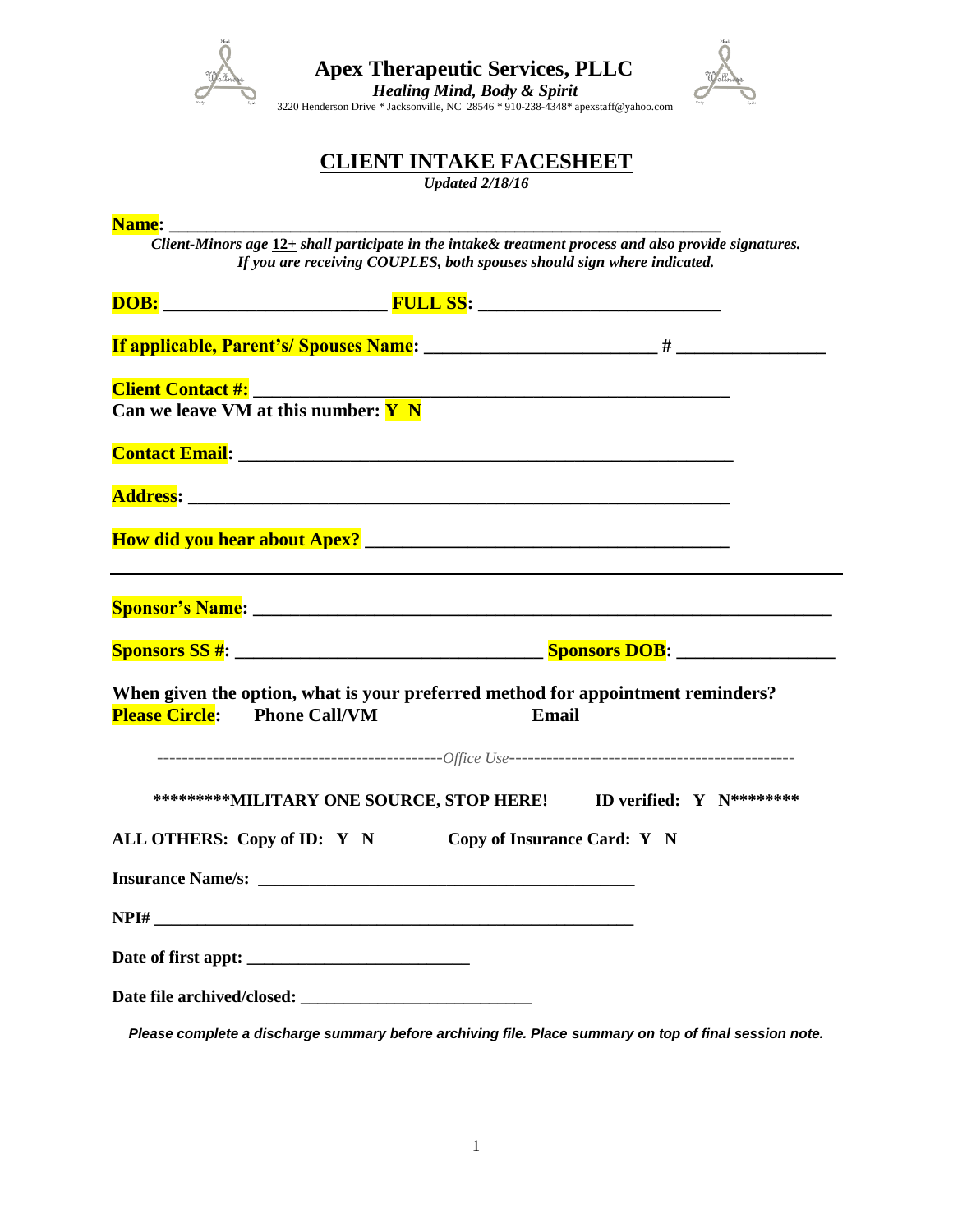

## **Emergency Contact Information**

I give ATS staff, permission to contact the individual/s listed below in the event of an emergency or crisis situation. Please **DO NOT list your spouse if you are receiving couples counseling**.

| Name:                        |                                                              |  |  |
|------------------------------|--------------------------------------------------------------|--|--|
| Phone $#$ :                  | <u> 1980 - Jan Barbarat, martin al-Amerikaansk politik (</u> |  |  |
| City/State: ________________ |                                                              |  |  |
| <b>Relationship:</b>         |                                                              |  |  |

### **Acknowledgement of Client Rights/Confidentiality (required BEFORE any/all services)**

As a Client of mental health services, you have a right to the following:

- 1. To dignity, privacy, humane care, and to make choices for myself. To not be subjected to mental and physical abuse, neglect, and exploitation.
- 2. To live as normally as possible while receiving care and treatment.
- 3. To be informed concerning the nature of their problem(s) and of the **potential risks and alleged benefits of treatment** and program options (in advance).
- 4. To receive age-appropriate treatment, and be informed about and choose alternative methods of treatment. To consent to or refuse treatment offered, including behavior management plans and medications; except in certain emergency situations or if these rights have been limited by law or court order.
- 5. To be involved in the development of treatment plans or to have others (family, friends, advocates, etc.) involved.
- 6. To receive copies of applicable records
- 7. To be informed of emergency procedures.
- 8. To exercise all civil rights to dispose of property, execute instruments, make purchases, enter into contractual relationships, register and vote, bring civil actions, marry and divorce – unless they have been adjudicated incompetent.
- 9. To social integration, self-governance, and treatment in the least restrictive, most appropriate environment.
- 10. To be free from physical restraint and isolation/ timeout except when there is imminent danger of abuse or injury to the client or others, when substantial property damage is occurring, or when it is a necessary part of the treatment/habilitation plan.
- 11. **To have personal and service records and all other Client information kept strictly confidential** and not disclosed without the consent of the client or his/her legally responsible person or other person designated by the client or his/her legally responsible person.
- 12. To review bills and have the charges explained.
- 13. To file a complaint/grievance against any staff member or Apex.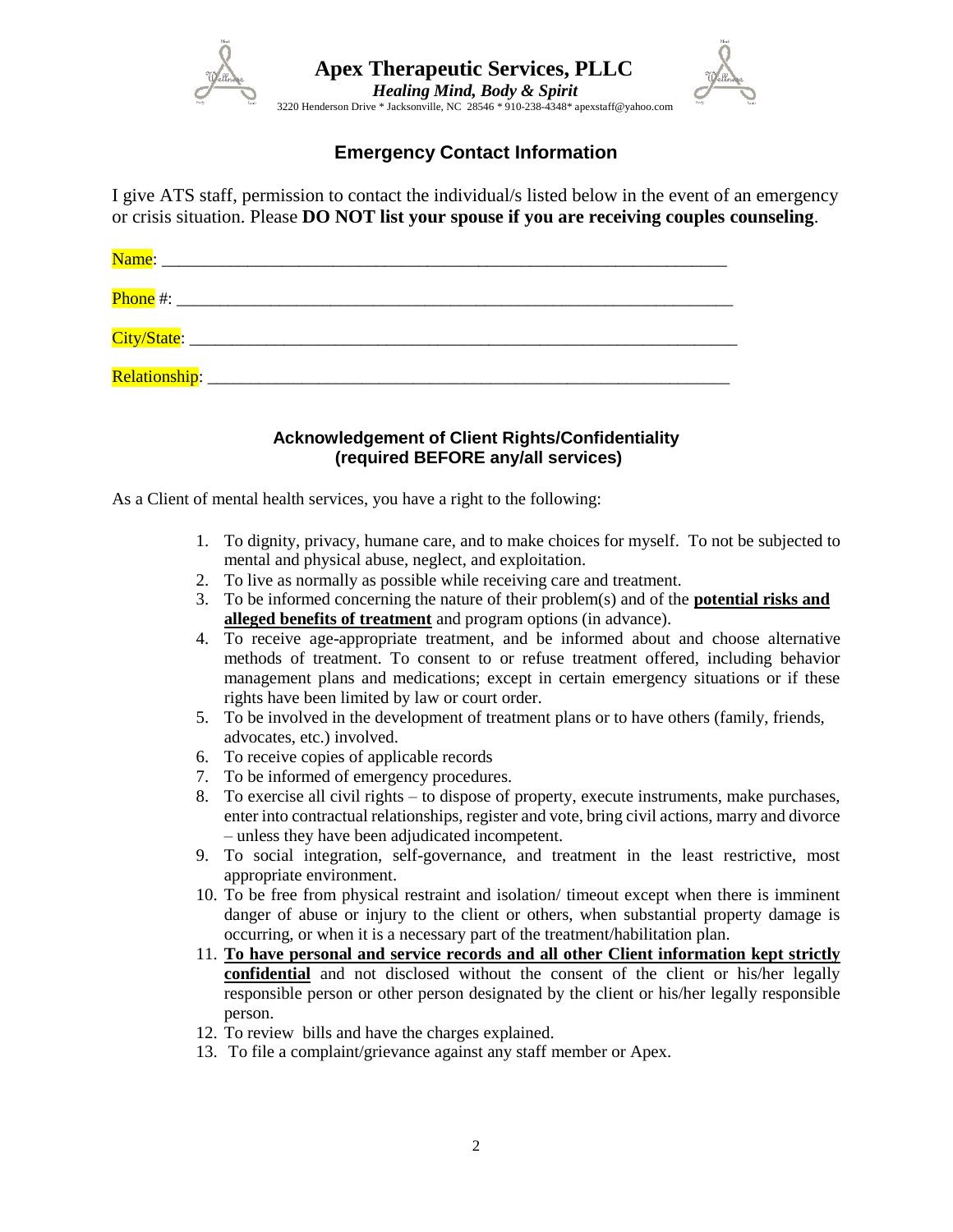



 *Healing Mind, Body & Spirit* 3220 Henderson Drive \* Jacksonville, NC 28546 \* 910-238-4348\* apexstaff@yahoo.com

- 14. To contact the Governor's Advocacy Council for Persons with Disabilities (GACPD), the statewide agency designed under Federal law to protect and advocate the rights of persons with disabilities. The toll free number is 1-800-821-6922.
- 15. **To request and be assigned to a different therapist**, within reasonable limits, or be referred to another agency that can provide similar services.
- 16. **To receive professional information/disclosure** about the person providing my counseling services.
- 17. **Client has the right to keep his counseling relationship confidential. In lieu of that, Counselor will not initiate acknowledgement or communicate with you outside of the office.**

ATS Client Rights Information has been reviewed with Client by an Apex staff member. Client has been provided with a copy of this information and the opportunity to ask questions.

### **Client /Legal Guardian Community Client / Date**

*If you are dissatisfied with a service delivered through our agency or another mental health agency, you have the right to state a complaint or file a grievance at any time. Before stating a written complaint, we urge you to first discuss the matter with the staff of the agency providing the service and allow them an opportunity to help resolve the problem. You may also contact the NC Governor's Advocacy Council at 1-800-821-6922 or the state licensure board of your provider (as listed on their professional disclosure).*

\_\_\_\_\_\_\_\_\_\_\_\_\_\_\_\_\_\_\_\_\_\_\_\_\_\_\_\_\_\_\_\_\_\_\_\_\_\_\_\_\_\_\_\_\_\_\_\_\_\_ \_\_\_\_\_\_\_\_\_\_\_\_\_\_\_\_\_\_\_\_\_\_

## **Client Receipt of: Notice of Privacy Practices**

*I hereby acknowledge that I have received a copy of "Notice of Privacy Practices" Information for ATS. I have carefully reviewed this information and had the opportunity to discuss and/or ask questions about the information. I understand that I may contact the appropriate Agency Privacy Official or their designee as indicated at the end of the Notice of Privacy Practices, if I have any questions about the notice or have a privacy–related complaint.*  **Printed Client Name:**

**\_\_\_\_\_\_\_\_\_\_\_\_\_\_\_\_\_\_\_\_\_\_\_\_\_\_\_\_\_\_\_\_\_\_\_\_\_\_\_\_\_\_\_\_\_\_\_\_\_\_\_\_\_\_\_\_\_\_\_\_\_\_\_\_\_\_\_\_**

**\_\_\_\_\_\_\_\_\_\_\_\_\_\_\_\_\_\_\_\_\_\_\_\_\_\_\_\_\_\_\_\_\_\_\_\_\_\_\_\_\_\_\_\_\_\_\_\_\_\_\_\_\_\_\_\_\_\_\_\_\_\_\_\_\_\_\_\_\_\_**

**Date of Birth: and Today's Date: and Today's Date:** 

**Client Signature or Legal Guardian:**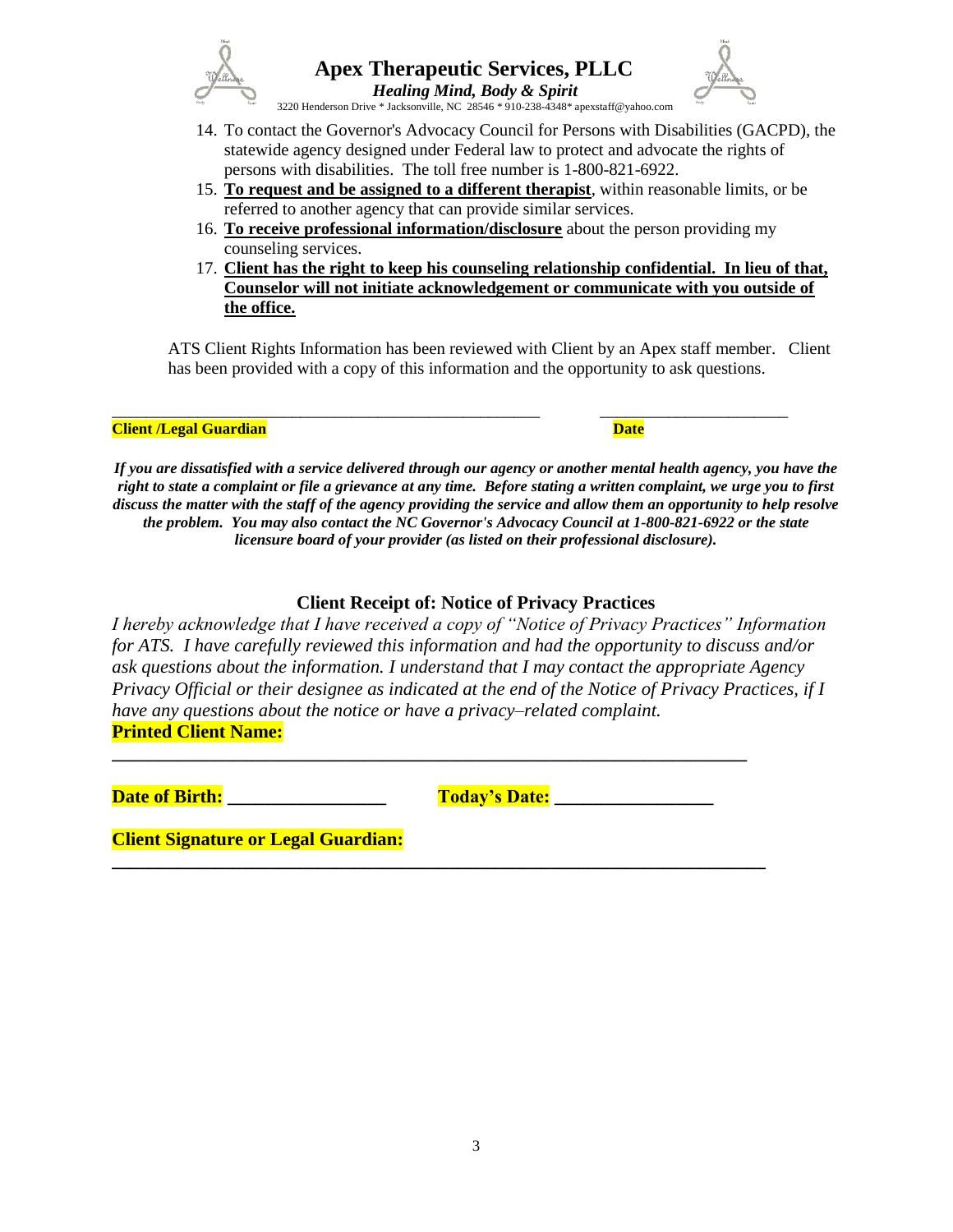

 *Healing Mind, Body & Spirit* 3220 Henderson Drive \* Jacksonville, NC 28546 \* 910-238-4348\* apexstaff@yahoo.com



**Informed Consent for Treatment (required BEFORE any/all services)**

**PROGRAM:** After clear explanation of service protocol, rules, and expectations, I agree to receive counseling services deemed necessary and/or appropriate by recommendation of ATS staff. I understand that this service(s) is voluntary and that this consent may be withdrawn at any time.

**CONSENT FOR TREATMENT:** I hereby request admission to ATS for evaluation and/or treatment; I consent to such services as may be prescribed by the Clinician(s) responsible for my care. If the evaluation indicates that I would benefit from services available at the agency or that needed services are not offered by the agency I will be referred to a more appropriate resource for assistance.

**INTERVENTIONS:** I agree to allow ATS staff to implement professional, accepted methods of intervention as indicated by the treatment plan developed with my counselor in the early stages of my therapy. Appropriate physical interventions may be used to protect ourselves or other Clients from harm, when warranted. I authorize ATS to provide and render first aid/CPR to self or person that I am legally responsible for, as deemed necessary by trained and certified staff.

**STAFF TRAINING REQUIREMENTS:** I have been given the opportunity to ask information about ATS staff training requirements. Any questions and/or concerns I have were addressed.

**\_\_\_\_\_ I understand that several Apex staff are in training and operating on terms that are similar to a "driver's permit". All services rendered by them are in conjunction with and under the direct and indirect supervision of FULLY Licensed Apex Counselors. CO-THERAPY sessions will always be a collaborative effort between Licensed & Training Staff. Training Staff will inform you of their status and require a signature of your acknowledgement.**

**\_\_\_\_\_ NOTIFICATION OF CLIENT RIGHTS: I have been provided with a personal copy** of Apex Therapeutic Service, PLLC's Client's Rights. I have had the opportunity to ask questions and understand that I may ask questions at any time during the course of treatment. My signature below indicates my receipt of both verbal and written explanation of my rights as a Client receiving counseling services.

**NONDISCRIMINATION:** Admissions, the provisions of services, and referrals of clients shall be made **without regard to race, color, religious creed, disability, ancestry, national origin (including limited English proficiency), age, or sex.**

**NOTIFICATION OF CONFIDENTIALITY:** This is to notify you that State and Federal laws protect the confidentiality of our Client information and allow for the release of information only with your written consent except as the law may require or permit or as disclosed by Counselor before services are rendered. There may be instances by which pertinent information may be disclosed without your expressed written consent, such as medical emergencies or in assuring you receive appropriate continuing care (such as a hospital, Department of Social Services and/or Department of Public Health). Information may be shared with third parties for billing and insurance purposes. Information may be shared with supervisors or other professionals on a limited basis at Apex for treatment purposes. Further details will be explained at your request. The foregoing NOTICE has been explained verbally. My signature below indicates my understanding of the NOTICE and hereby agree that information disclosed should be made under such conditions as regulated by State and Federal laws, and acknowledge receipt of written notice.

**\_\_\_\_\_\_\_ CONFIDENTIALITY RE: Groups/Couples, Minors, Family therapy:** I understand that although I am free to disclose my personal information in any of these settings, ATS staff will maintain strict confidentiality in regards to information shared by you in an individual setting. Although you may be encouraged to disclose some information yourself, to benefit therapy goals, ATS staff will only disclose information with your written consent or as required by law. I further understand that if I am the legal guardian/parent of someone receiving services or engaged in family therapy, I will be expected to trust the judgment of the therapist and the amount of information that is disclosed to me regarding their disclosures in individual settings, as trust of and rapport with the therapist is an important part of the counseling process. Disclosure to anyone besides yourself will only occur with your written consent or as required by law. Any parent with legal custody may request information. In all cases, the parent who signs child up for services will be informed of any requests or developments.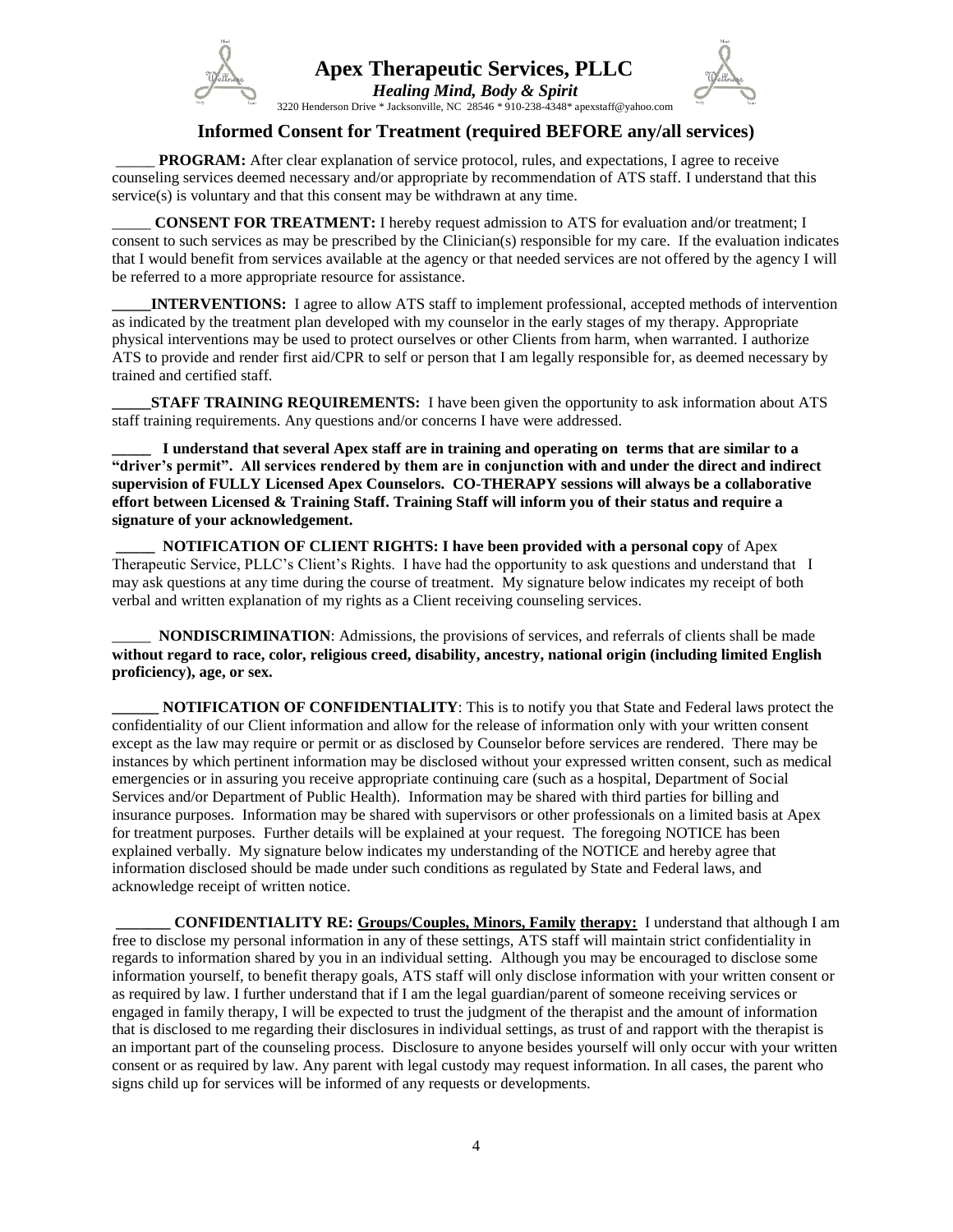

 *Healing Mind, Body & Spirit* 3220 Henderson Drive \* Jacksonville, NC 28546 \* 910-238-4348\* apexstaff@yahoo.com



**COURT INTERVENTIONS/CUSTODY: Apex Counselors do not render counseling or assessments with the intent of supporting or making custody decisions and will not give advice or opinions. All court related requests outside of routine communication, documentation and counseling which are not paid under insurance will incur a cost, due in cash, before Counselor renders any service. If Counselor is ordered or requested to go to court on Client's behalf, Client will be charged the hourly rate listed in the fee agreement for all hours between Counselor's arrival at court and the release time; in addition to all preparation, statements or paperwork Counselor needs to prepare. In lieu of court appearance, Counselor will provide a written statement to lessen costs to you.**

**\_\_\_\_\_ SOCIAL MEDIA:** ATS will not communicate with current, prospective or former Clients through any form of *personal* social media unless under DCC services. This enforces professional boundaries and protects confidentiality,

**\_\_\_\_\_\_VOICEMAIL:** I hereby grant permission to Apex Therapeutic Services, PLLC to leave messages on the contact number I have provided regarding appointments, if I am not available. Staff will use discretion with the information provided.

**WEAPONS, DRUGS & ALCOHOL:** Apex prohibits weapons of any kind on our premises. You will be asked to leave and services will not be rendered. Apex will not render services to any person who appears to be under active influence of drugs or alcohol.

**\_\_\_\_\_\_ EMERGENCY CARE:** I authorize ATS to obtain emergency medical, dental, or mental health care for me, or my dependent if I am unable to be reached for assistance. Permission is granted for emergency services to be completed at the nearest location available. ATS will contact the persons that I have listed as emergency contacts.

**\_\_\_\_\_\_ Missed/Cancelled-Weekday, Daytime Appts: Apex requires a minimum 12 hour notice for cancellations and reschedules. Repetitive untimely cancellations (without exceptional circumstances), will incur a \$25 fee before rescheduling, unless other arrangements are agreed upon.**

**\*\*\* Apex offers after-hours and weekend appts for your convenience, but doing so, costs our Counselors extra time away from their families and often an extra trip to our office! The following policy is will ensure that our Counselors are given ample time to modify their schedule to make the best use of their time.**

**\_\_\_\_\_\_\_Missed/Cancelled-Evening/Weekend Appts: Apex requires Clients to cancel or R/S, at least 12 hours prior to their evening appointment. Apex requires a 24 hour notice to cancel or R/S weekend/Saturday appointments. Apex will charge a \$25 fee for untimely cancellations or Reschedules, which will be due before rescheduling further follow up appointments.** 

**\_\_\_\_\_\_\_NO-CALL, NO SHOWS: Apex may allow ONE NCNS under exceptional circumstances. ALL NCNS will incur a \$25 fee before rescheduling.**

**LATE APPTS:** If you arrive late for your appt, your session may be shortened. You may be asked to reschedule if later than 15 minutes. Apex will make every effort to give you a courtesy call if Counselor is running more than 15 minutes late. In this instance, you may choose to reschedule without penalty.

**ALL fees must be paid in CASH. Thank you for your cooperation.**

**\_\_\_\_\_\_\_CRISIS SERVICES: Apex does not provide CRISIS services outside of posted work hours. My Counselor will assist me to develop a crisis plan or safety plan BEFORE a crisis occurs.** 

AMENDMENTS: I understand that this document may be amended on an "as needed" basis, and that any such written amendment /revision will require my signature and/or the legal guardian's signature.

### **AMENDMENTS TO CURRENT CONSENT: Date & Initial**

**\_\_\_\_\_\_\_\_\_\_\_\_\_\_\_\_\_\_\_\_\_\_\_\_\_\_\_\_\_\_\_\_\_\_\_\_\_\_\_\_\_\_\_\_\_\_\_\_\_\_\_\_\_\_\_\_\_\_\_\_\_\_\_\_\_\_\_\_\_\_\_\_\_\_\_\_\_\_\_\_\_\_\_\_\_\_\_\_\_\_\_\_\_ \_\_\_\_\_\_\_\_\_\_\_\_\_\_\_\_\_\_\_\_\_\_\_\_\_\_\_\_\_\_\_\_\_\_\_\_\_\_\_\_\_\_\_\_\_\_\_\_\_\_\_\_\_\_\_\_\_\_\_\_\_\_\_\_\_\_\_\_\_\_\_\_\_\_\_\_\_\_\_\_\_\_\_\_\_\_\_\_\_\_\_\_\_**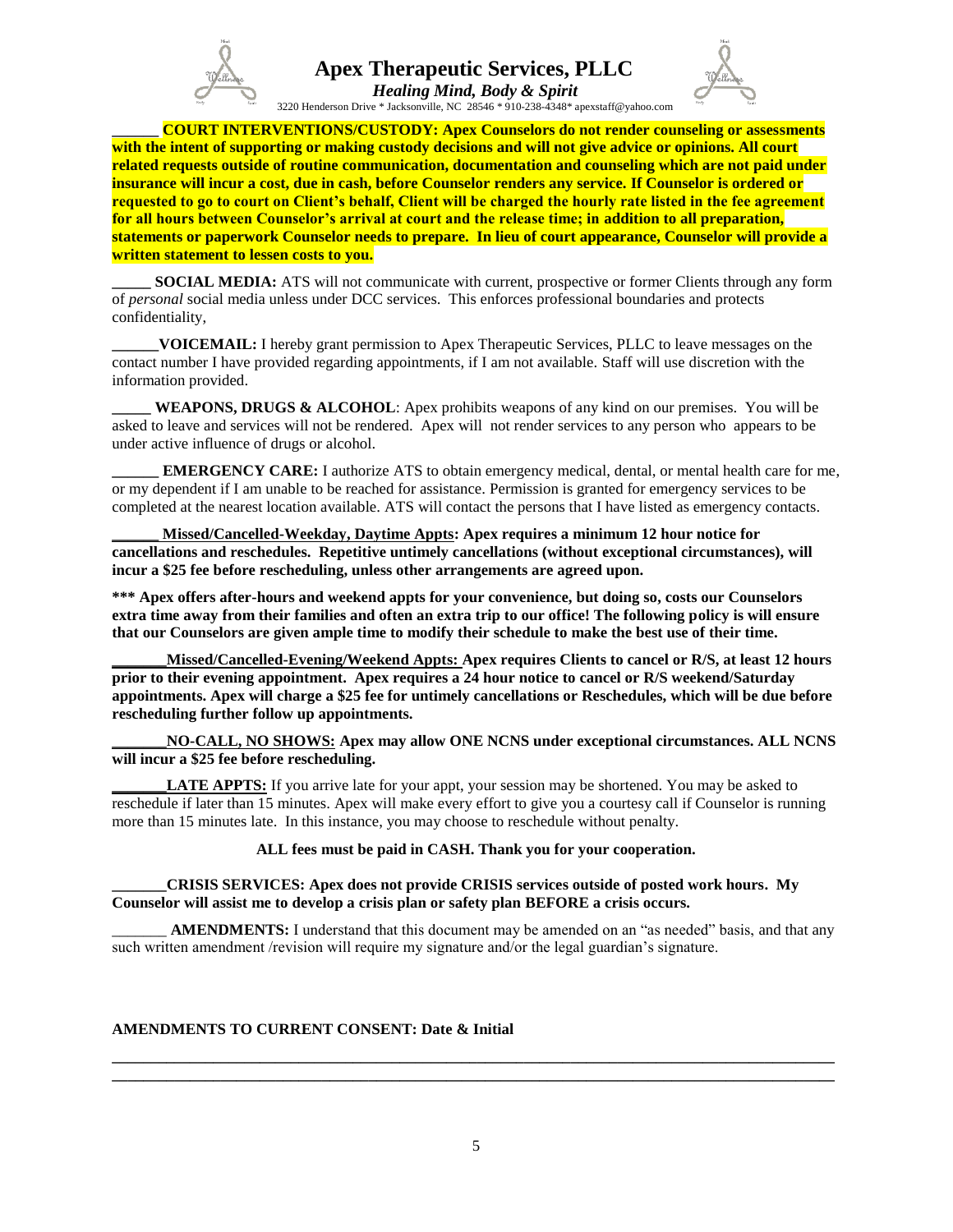



 *Healing Mind, Body & Spirit* 3220 Henderson Drive \* Jacksonville, NC 28546 \* 910-238-4348\* apexstaff@yahoo.com

**ACCEPTANCE: I (we) have read and/or have been clearly explained the terms, conditions, and agreements of the INFORMED CONSENT TREATMENT agreement and voluntarily sign and accept them, as stated above. I provide the above consents and consider them to be valid for the duration of my services at ATS.**

| $\sim$<br>_____________                    | ____________________ |
|--------------------------------------------|----------------------|
| $\mathbf{r}$<br>$\alpha$<br>$\mathbf{w}_b$ |                      |

### **Non-F2F /Distance Counseling/ Contact through Technology**

Apex offers various forms of distance counseling, when appropriate, requested and will be beneficial for Client. We may utilize email, text, telephone or other methods as agreed upon. We can offer distance counseling exclusively or as a supplement to your face to face counseling. Your insurance MAY OR MAY NOT pay for distance counseling services. There are common risks to privacy/confidentiality when utilizing such methods. Though we will take every measure to maintain privacy on *our* part, we cannot guarantee that an outsider or "hacker may gain access to your private information. If you wish to consider distance counseling, inform your Counselor who can discuss it in further detail.

I understand that there are risks involved with distance counseling/communications. I understand that I have the right to ask questions and details must be discussed and agreed upon before engaging in distance counseling.

SELECT ONE:

**\_\_\_\_\_\_\_ I am or may be interested in distance counseling or contact. \_\_\_\_\_\_\_ I am NOT interested in any form of distance counseling.**

## **FEE AGREEMENT**

**All payments are accepted in cash ONLY.**

**Co-pays and documentation fees due at time the service is rendered. Missed appointment fees are due before the beginning of the next scheduled appt, unless other arrangements are made. Invoices are due within 30 days, unless otherwise agreed. Sliding scale Cash Payment amounts are determined with proof of income. Fee reductions or waivers are available on a case by case basis and require completed paperwork.**

**FEE SCHEDULE:** Fees vary depending on the service rendered and terms of client's insurance plans. I agree for Apex to bill my insurance company for services received**. If the services that I receive are not covered by my insurance, Apex will bill me for the fees incurred and I will be expected to make payment arrangements or may be required to pay in full before future appointments are scheduled.**

**MISC SERVICE FEES**: **I understand that I will be required to make an appt with a counselor to obtain signatures, letters, documentation or other correspondence completed on my behalf. I understand that all services that I receive that are not covered by my insurance will be billed directly to me. Documentation, nonbillable appts. or court appearances/paperwork, will be billed at \$60 an hour in 15 minute increments. Payments will be due within 30 days unless other arrangements have been made with ATS.**

## **Apex Fee Schedule**

**All payments are accepted in CASH ONLY!**

**Co-pays and documentation fees due at time the service is rendered. Missed appointment fees are due before the beginning of the next scheduled appt***, unless other arrangements are made.* **Invoices are due within 30 days, unless otherwise agreed.** 

## **Misc Fees**

**\$25 Missed appts (not cancelled/rescheduled within 24 hours)** 

**\$60 per hour, all non-billable documentation, collateral contact services not covered by insurance (billed in15 min increments)**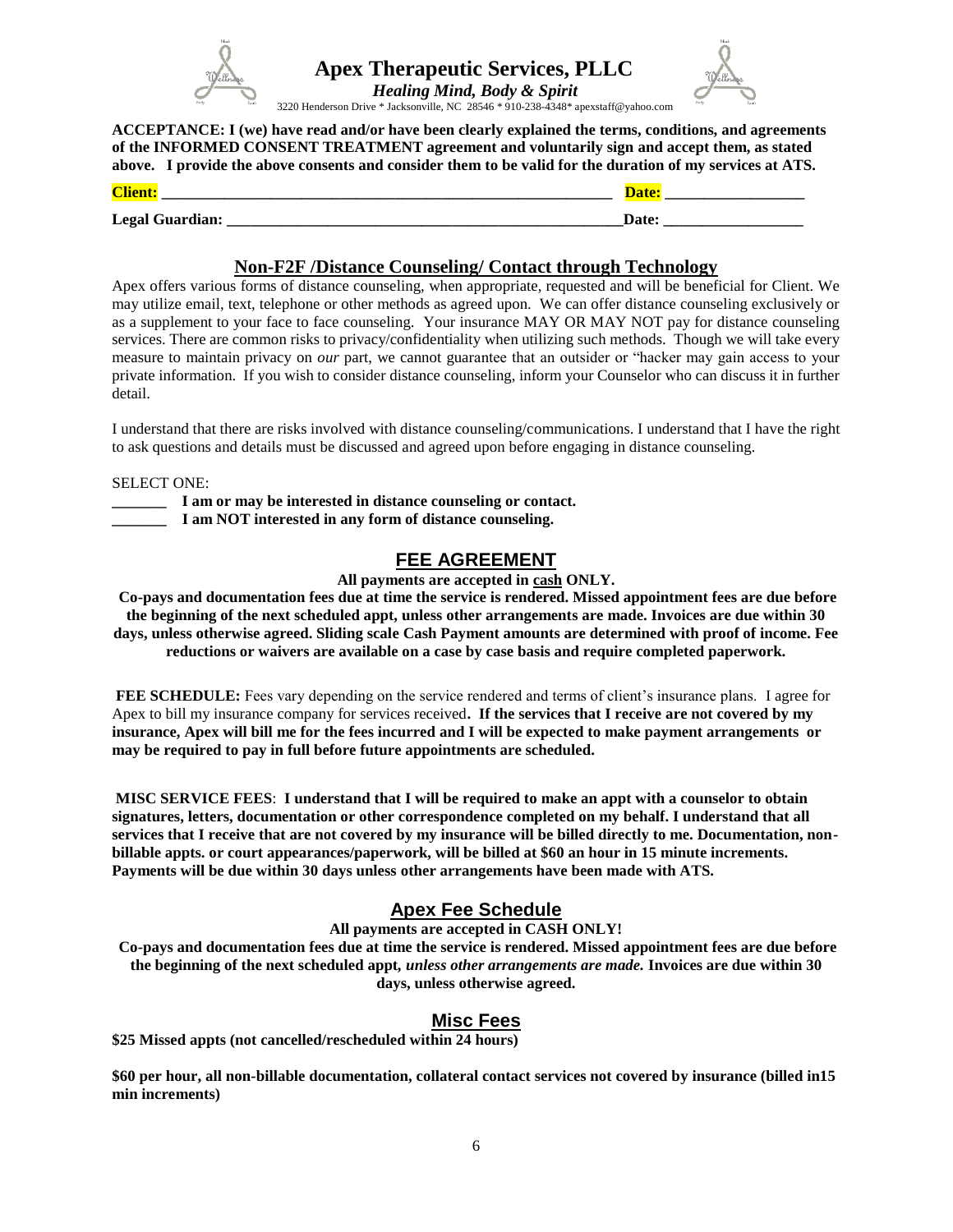



**\$1 per page, copies of records to anyone EXCEPT CLIENT**

## **Mental Health Services – Full Costs**

**\$165/hr Individual Counseling/Intake (53-60 minutes)**

**\$185/hr Family w/Client or Couples (billed in 30 min increments,@ 1.5hr)**

**\$25 Group Counseling Sessions (per person, per session)**

**\$200 Psychodiagnostic Evaluation /Assessments (per session)**

*Sliding scale Cash Payment amounts are determined with proof of income. Fee reductions or waivers are available on a case by case basis and require completed paperwork.*

**Individual counseling (\$50 - \$175/hour) Family/Couples (\$50-\$195/hour), usually 1.5 hours Assessments (\$100-\$250/per session), usually 1.5 hours**

### **NOTE: COURT ORDERED INDIVIDUAL CLASSES MAY BE BILLABLE TO YOUR INSURANCE COMPANY! IF NOT, WE OFFER CASH PAY OPTIONS BASED ON YOUR INCOME.**

**\*\*\*Military One Source Sessions are \$0\*\*\* Tricare: Retired & Standard \$25 co-pay or 20% Medicare: 25% co-pay**

**I have reviewed Apex's fee agreement. I understand that my payment or co-payment for services is \$\_\_\_\_\_\_\_\_\_\_\_\_\_\_\_ or % \_\_\_\_\_\_\_\_\_\_\_ of Apex fee or Allowable Insurance Amount.**

I understand that Apex will make every effort to facilitate the billing/reimbursement process on your behalf. If Apex is unsuccessful at obtaining reimbursement for services rendered to you, you will be liable for the full cost of the rendered service/s- unless other payment arrangements are made in writing.

**Client sig/date: \_\_\_\_\_\_\_\_\_\_\_\_\_\_\_\_\_\_\_\_\_\_\_\_\_\_\_\_\_\_\_\_\_\_\_\_\_\_\_\_\_\_\_\_\_\_\_\_\_\_\_\_\_\_\_\_\_\_\_\_\_\_**

**\*\*\* Provide Client with a copy of each applicable professional disclosure and have them sign a copy. Place signed copy behind intake paperwork.**

**\*\*\* Obtain signature on applicable releases when needed Staff Name/Title Verifying/Completing Intake Paperwork:** 

## **Receipt of PROFESSIONAL DISCLOSURE**

**\_\_\_\_\_\_\_\_\_\_\_\_\_\_\_\_\_\_\_\_\_\_\_\_\_\_\_\_\_\_\_\_\_\_\_\_\_\_\_\_\_\_\_\_\_\_\_\_\_\_\_\_\_\_\_\_\_\_\_\_\_\_\_\_\_\_\_\_\_**

*(Please Provide Disclosure to Client, address questions, obtain signature on this form and place in Client file)*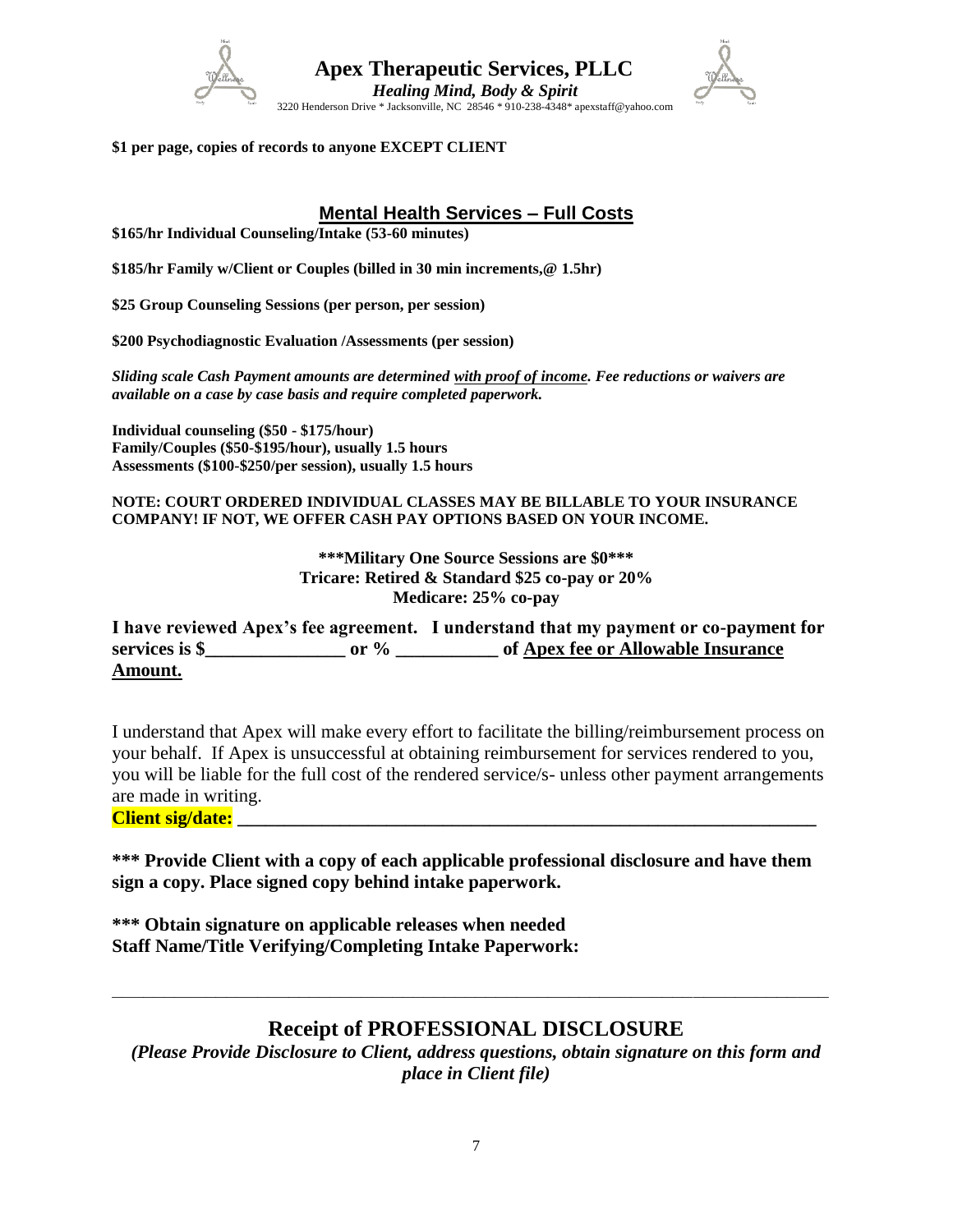

The professional disclosure statement for:

## **Toni Chandler Duncan, MA, LPC NC #7935 HI MHC # 291 & NCC #296239 Apex Therapeutic Services, PLLC)**

has been provided to the Client/s listed below and they have been provided the opportunity to ask questions. Signatures below indicates indicate receipt and understanding of the information provided in that statement.

*At times, it may be beneficial or necessary for me to consult with other professionals for guidance about your case. When doing so, I do not disclose specific identifying information. Please initial below, if you grant me permission to do so.*

*\_\_\_\_\_ (Initial) I GRANT PERMISSION for details of my case to be reviewed with other mental health professionals at Apex, for training or supervision purposes, when required or appropriate.*

\_\_\_\_\_\_\_\_\_\_\_\_\_\_\_\_\_\_\_\_\_\_\_\_\_\_\_\_\_\_\_\_\_\_\_\_\_\_\_\_\_\_\_\_\_\_\_\_\_\_\_\_\_\_\_\_\_\_\_\_\_

\_\_\_\_\_\_\_\_\_\_\_\_\_\_\_\_\_\_\_\_\_\_\_\_\_\_\_\_\_\_\_\_\_\_\_\_\_\_\_\_\_\_\_\_\_\_\_\_\_\_\_\_\_\_\_\_\_\_\_\_\_

\_\_\_\_\_\_\_\_\_\_\_\_\_\_\_\_\_\_\_\_\_\_\_\_\_\_\_\_\_\_\_\_\_\_\_\_\_\_\_\_\_\_\_\_\_\_\_\_\_\_\_\_\_\_\_\_\_\_\_\_\_

Client/Guardian's Sig/Date:

Client/Guardian's Sig/Date:

Minor's (if applicable) Sig/Date:

# **END INTAKE**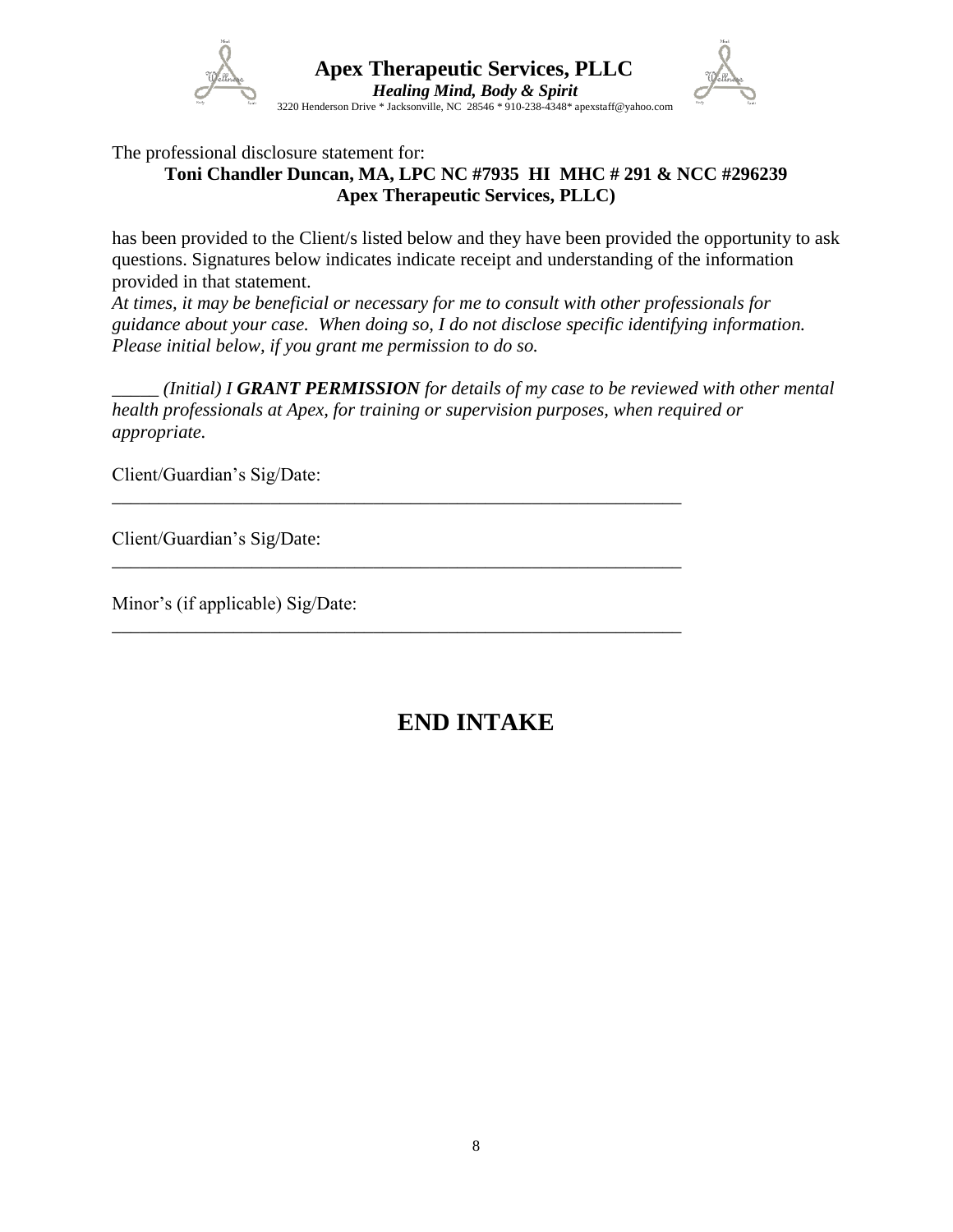

 **Apex Therapeutic Services, PLLC** *Healing Mind, Body & Spirit*<br>
3220 Henderson Drive \* Jacksonville, NC 28546 \* 910-238-4348\* apexstaff@yahoo.com

# **CLIENT COPIES:**

**"LIKE" us on FACEBOOK: Apex Therapeutic Services Check out our website: apextherapeutic.com**

*According to an old proverb…*

# **It is better to TEACH a man to fish than to GIVE a man a fish! WHY???**



# **If you give a man a fish, he will eat for a DAY! If you teach a man to fish, he will eat for a LIFETIME!**

*Thus is our purpose in counseling/therapy!*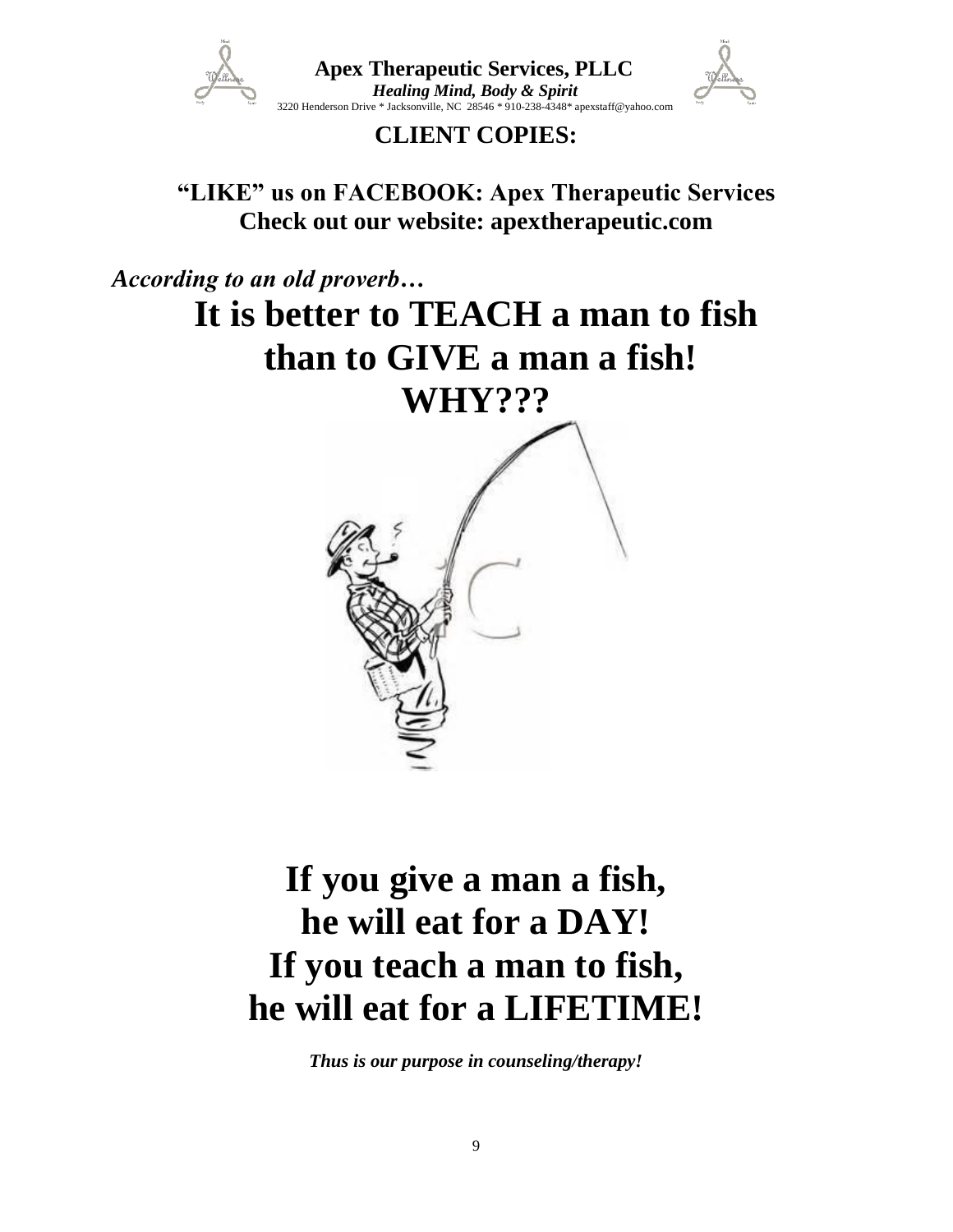

 *Healing Mind, Body & Spirit* 3220 Henderson Drive \* Jacksonville, NC 28546 \* 910-238-4348\* apexstaff@yahoo.com



### **Professional Disclosure Statement of Apex's Director**

*Toni Chandler Duncan, MA, LPC NC #7935 HI MHC # 291 & NCC #296239*

Master of Arts in Professional Counseling Webster University, Dec 2007 *Current as of 10/27/15*

### **Introduction**

If you are reading this disclosure, I want to thank you for entrusting me with this opportunity to help you pursue or restore balance and peace in your life. I take this opportunity and responsibility very seriously and promise to use everything I have (to include knowledge, skills, professional and personal attributes) to help you. In the days to come, you will be sharing a lot of your personal information with me, so I think it is important for you to know a little about me. I have been licensed to practice independently as a *Licensed Professional Counselor (LPC)* in NC since 6/2010 and have been a *Nationally Certified Counselor (NCC*) since 1/2012. I hold a current license in Hawaii as a Licensed Mental Health Counselor and a NBCC certification for Distance Counseling. I am also a Certified Grief Recovery Specialist, trained to help individuals find completion to losses they have experienced in their life. I will be completing requirements to become a Nationally Certified Hypnotherapist ( Rapid Resolution Therapy) in November 2015. I maintain current First Aid and CPR certifications at all times in the event that those skills are needed during the course of rendering services. As the Owner/Director of Apex Therapeutic Services, PLLC, I welcome you to your journey towards peace!

### **Background**

I have been employed in the mental health and counseling related field since 2004. Previous to that I worked in the medical field. I have engaged in direct counseling since Dec 2007. I have served as an Active Duty Marine, a dependent and a parent of an AD Marine from 1999 through 2015. I am in the process of developing and hopefully, implementing new counseling programs and services that I have identified as lacking in the community. My areas of interests and experiences include group counseling  $\&$ psycho-education, prison, military, and young adult populations and couples therapy.

My mental health experience includes:

- working as a treatment counselor with dually diagnosed adolescents in 2 day treatment programs: 2004- 2005, 2006
- serving as a youth advocate for troubled teenagers and their families: 2004-2005
- working as an intake counselor at a men's homeless shelter: 2004
- brief employment as a treatment social worker for child protective services: 2005
- completing a practicum/internship as a counselor at a medium security men's prison: 2007
- FT employment as a mental health qualified professional and case manager for the MH/SA/DD population contracted under Onslow County LME: 2006- 2010
- Owner /Director of a private group counseling practice since 2007 (Apex Behavioral/Therapeutic)
- Since 1999, I have served as an active duty Marine, a military Spouse and Parent of a Marine.

### **Orientation**

I offer counseling services to children and adults, groups and families/couples with mental health issues. I have an *eclectic* orientation, which means that I draw upon several theories to best fit the needs of each individual Client. I strive to maintain a person-centered, solution & future focused approach. My main goal is to help you identify what you want to change and guide you through making those changes, utilizing a *holistic* approach. During that process, my primary goal is to empower and prepare you to be able to handle future issues that may arise, without the assistance of a mental health professional and to restore feelings of balance and internal peace.

### **Use of Diagnosis**

Most health insurance companies require a diagnosis of "mental illness" for reimbursement. A mental health diagnosis from the most current DSM will be assigned to you for insurance billing requirements and to help develop an appropriate course of treatment. If you have a qualifying diagnosis, I will discuss this with you prior to seeking reimbursement , as it will become a permanent part of your insurance record. Some conditions for which people seek counseling will not meet their criteria. In those cases, I will offer you other options.

### **Fees**

Individual sessions are @ 50 minutes and the cost is \$100. Family and Couples sessions are \$150. Group Sessions are \$25 per session and Psychodiagnostic assessments are billed at 2.5 individual sessions. Untimely Cancellations or No-Call, No-Shows may incur a \$25 fee that must be paid before scheduling your next appointment. Methods of payment include cash, cashier's check, or money order. If you have insurance, your insurance carrier will be billed, but you will be responsible for remaining unpaid balances and co-pays. Further details are provided in your INTAKE FORMS.

### **Notification of Confidentiality**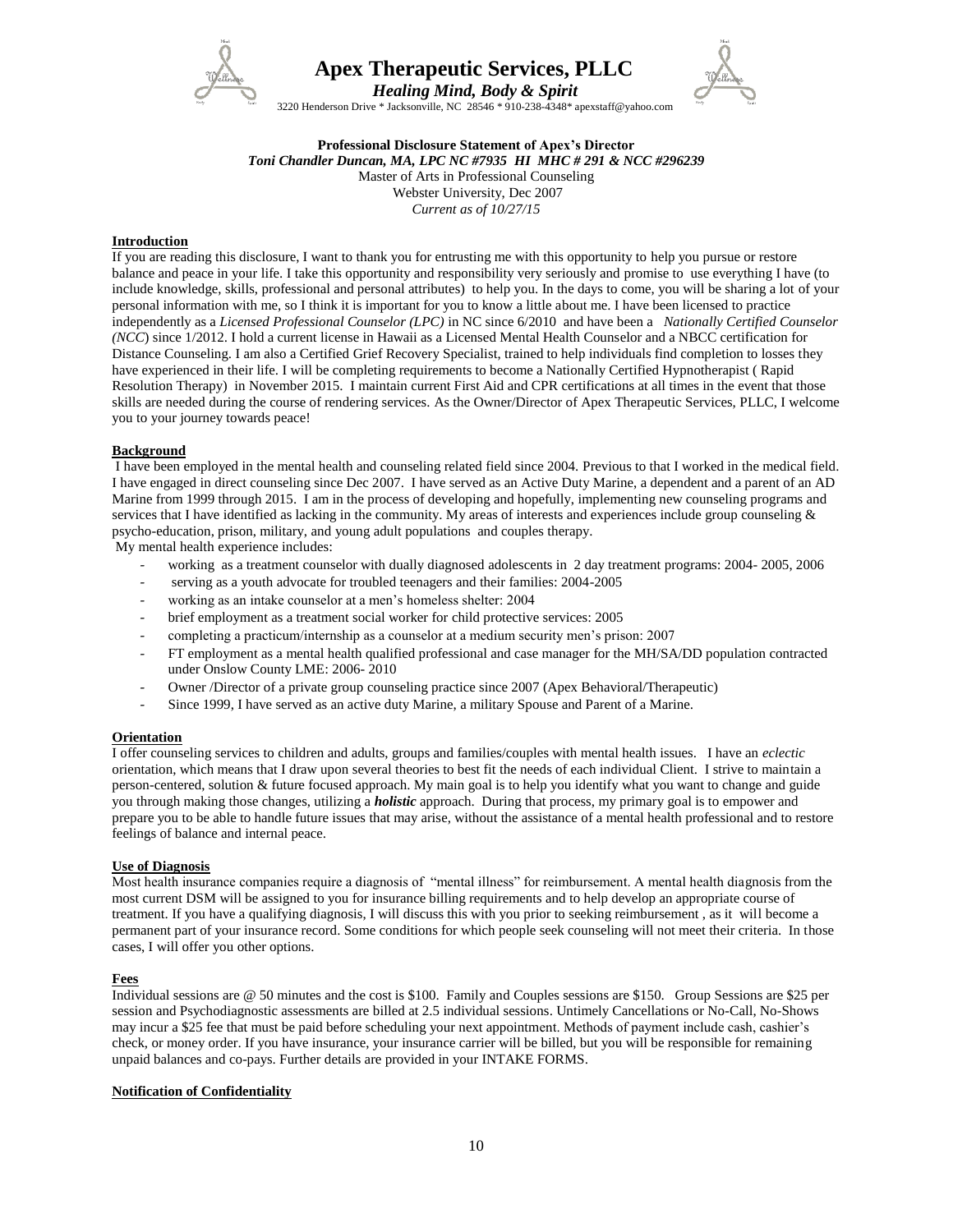



 *Healing Mind, Body & Spirit* 3220 Henderson Drive \* Jacksonville, NC 28546 \* 910-238-4348\* apexstaff@yahoo.com

By law and professional ethics, your sessions are strictly confidential. Generally, no information will be shared with anyone without your written permission. If you are seeing another counselor, therapist, or health professional, it may be necessary for me to contact that person so that we can coordinate our efforts. If this is necessary, I will ask for your permission. Your records are my property and will be maintained per professional and legal guidelines. In the event of my death or closing my practice, records may be placed in a designated persons care, turned in to your insurance company or destroyed.

By law, there are standard exceptions to this confidentiality policy.

- If I am ordered by the court to testify or release records.
- If you are a victim or perpetrator of abuse of a child, elderly or disabled person, I am required by law to report this to the appropriate authorities responsible for investigating such cases.
- If you threaten harm to yourself, someone else, or the property of others, I may be required to call the police and warn the potential victim, or take other reasonable steps to prevent the threat of harm.
- In the event of a medical emergency
- Limited information is required by your insurance company for billing

To support the highest standards or professionalism and confidentiality, as well as professional boundaries, I do not initiate contact with Clients outside of session. I will not communicate or interact with Clients through any type of personal social media, but welcome you to explore our websites and business pages.

### **Groups/Couples, Minors, Family Therapy**

I will maintain strict confidentiality in regards to information shared by *each* individual when more than one person is involved in counseling or shares collateral information. Although you may be encouraged to disclose pertinent information, you will not be forced to and I will not disclose any information that I obtain in an individual setting to any other members (except as required by law). Treatment of a minor without parental consent is allowed by law (Civil Code 25.9) if: The minor is 12 years of age or older, and the minor is mature enough to participate intelligently in outpatient mental health treatment or counseling, and the minor has been the alleged victim of incest or child abuse, or without such mental health treatment or counseling the minor would present a danger of serious physical or mental harm to himself/herself or others. If you are the legal guardian/parent of someone receiving services or engaged in family therapy, I will provide you with information at your request but ask that you trust my professional judgment in regards to the amount of information that is disclosed to you regarding the minor's disclosures in individual sessions, as it is important that I develop trust and rapport with the minor as an important and necessary part of the counseling process. Any disclosure of the minor's information to anyone besides yourself will only occur with your written consent or as required by law and applicable to all Clients. Additional information in regards to CLIENT RIGHTS will be included in your INTAKE FORMS.

### **If you wish to file a complaint…**

I assure you that I am committed to making this experience a positive one, and ask that you address any issues that may arise directly with me, providing me with the opportunity to remedy it. If that is unsuccessful or not possible and you wish to file a complaint against myself or another North Carolina licensed professional counselor, you may do so by placing that complaint in writing and sending it to the NCBLPC.

*According to the American Counseling Association's Ethical Guidelines, you should attempt to resolve your complaint with the counselor directly. If this is not successful, you may place your concerns in writing, citing the ACA ethical codes you believe to have been broken, and submit along with a completed NCBLPC Complaint Form to the board. The board will assign your complaint a number so no names will be known to anyone but the board attorney, administrator, and ethics chair. Once the complaint has been received, notification is sent to the counselor against which the complaint was filed allowing him or her to respond to the alleged charges. If necessary, the board will investigate the complaint and issue a ruling after gathering all necessary information. Investigations will not be made unless complaints are in writing and signed by the complaintant. You may contact the board or the website for more information or complaint forms:*

**North Carolina Board of Licensed Professional Counselors P.O. Box 77819 Greensboro, NC 27417 Telephone: 844-622-3572 or 336-217-6007 |Fax: 336-217-9450 E-mail: [ncblpc@mgmt4u.com](mailto:ncblpc@mgmt4u.com) Website:<http://www.ncblpc.org/contactus.html> Acknowledgement of Client Rights/Confidentiality (required BEFORE any/all services)**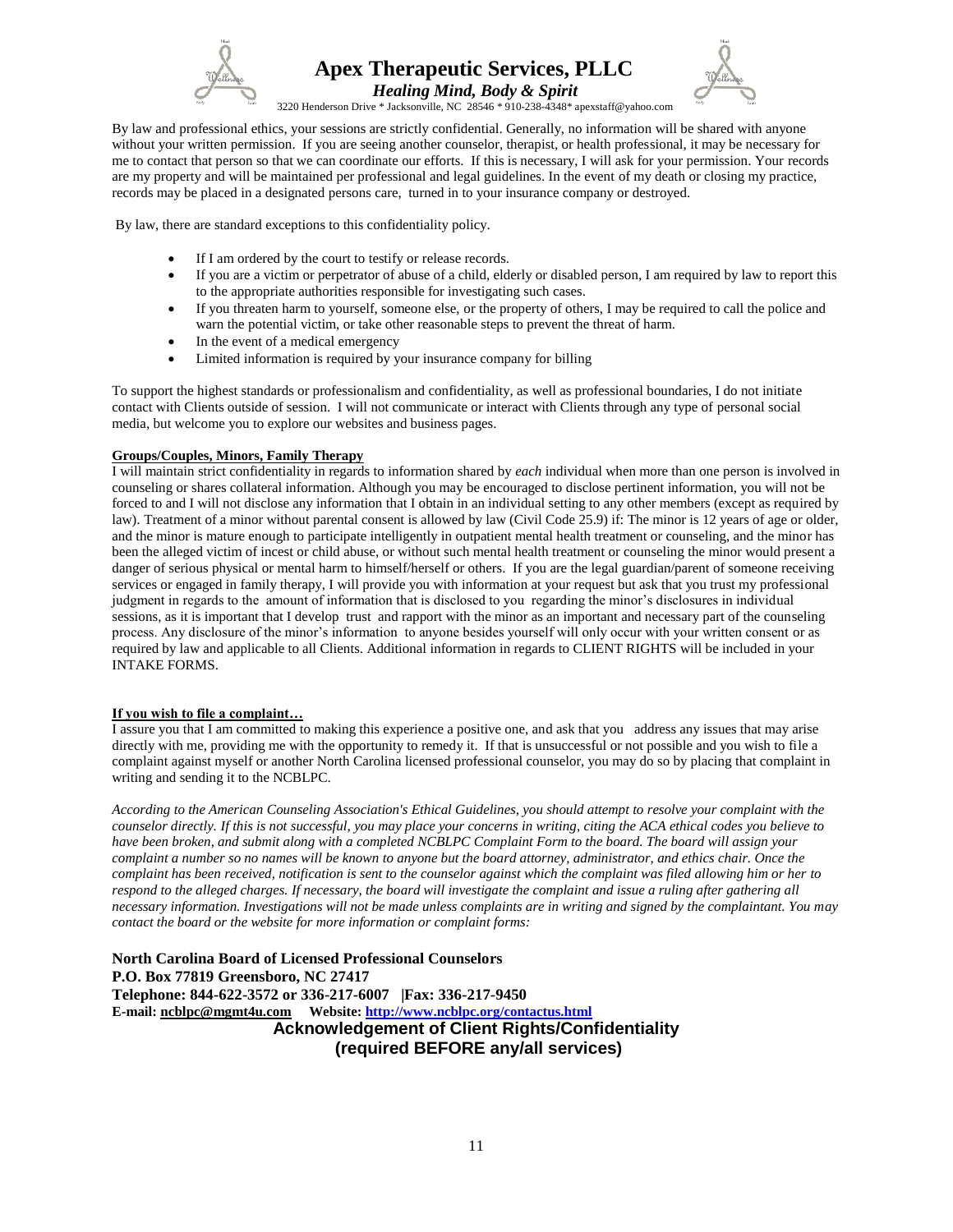

3220 Henderson Drive \* Jacksonville, NC 28546 \* 910-238-4348\* apexstaff@yahoo.com

As a Client of mental health services, you have a right to the following:

- 1. To dignity, privacy, humane care, and to make choices for myself. To not be subjected to mental and physical abuse, neglect, and exploitation.
- 2. To live as normally as possible while receiving care and treatment.
- 3. To be informed concerning the nature of their problem(s) and of the **potential risks and alleged benefits of treatment** and program options (in advance).
- 4. To receive age-appropriate treatment, and be informed about and choose alternative methods of treatment. To consent to or refuse treatment offered, including behavior management plans and medications; except in certain emergency situations or if these rights have been limited by law or court order.
- 5. To be involved in the development of treatment plans or to have others (family, friends, advocates, etc.) involved.
- 6. To receive copies of applicable records
- 7. To be informed of emergency procedures.
- 8. To exercise all civil rights to dispose of property, execute instruments, make purchases, enter into contractual relationships, register and vote, bring civil actions, marry and divorce – unless they have been adjudicated incompetent.
- 9. To social integration, self-governance, and treatment in the least restrictive, most appropriate environment.
- 10. To be free from physical restraint and isolation/ timeout except when there is imminent danger of abuse or injury to the client or others, when substantial property damage is occurring, or when it is a necessary part of the treatment/habilitation plan.
- 11. **To have personal and service records and all other Client information kept strictly confidential** and not disclosed without the consent of the client or his/her legally responsible person or other person designated by the client or his/her legally responsible person.
- 12. To review Client bills and have the charges explained.
- 13. To file a complaint/grievance against any staff member or Apex.
- 14. To contact the Governor's Advocacy Council for Persons with Disabilities (GACPD), the statewide agency designed under Federal law to protect and advocate the rights of persons with disabilities. The toll free number is 1-800-821-6922.
- 15. **To request and be assigned to a different therapist**, within reasonable limits, or be referred to another agency that can provide similar services.
- 16. **To receive professional information/disclosure** about the person providing my counseling services.
- 17. **Client has the right to keep his counseling relationship confidential. In lieu of that, Counselor will not initiate acknowledgement or communicate with you outside of the office.**

*If you are dissatisfied with a service delivered through our agency or another mental health agency, you have the right to state a complaint or file a grievance at any time. Before stating a written complaint, we urge you to first discuss the matter with the staff of the agency providing the service and allow them an opportunity to help resolve the problem. You may also contact the NC Governor's Advocacy Council at 1-800-821-6922 or the state licensure board of your provider (as listed on their professional disclosure).*

### **NOTICE OF PRIVACY PRACTICES – (CLIENT COPY)**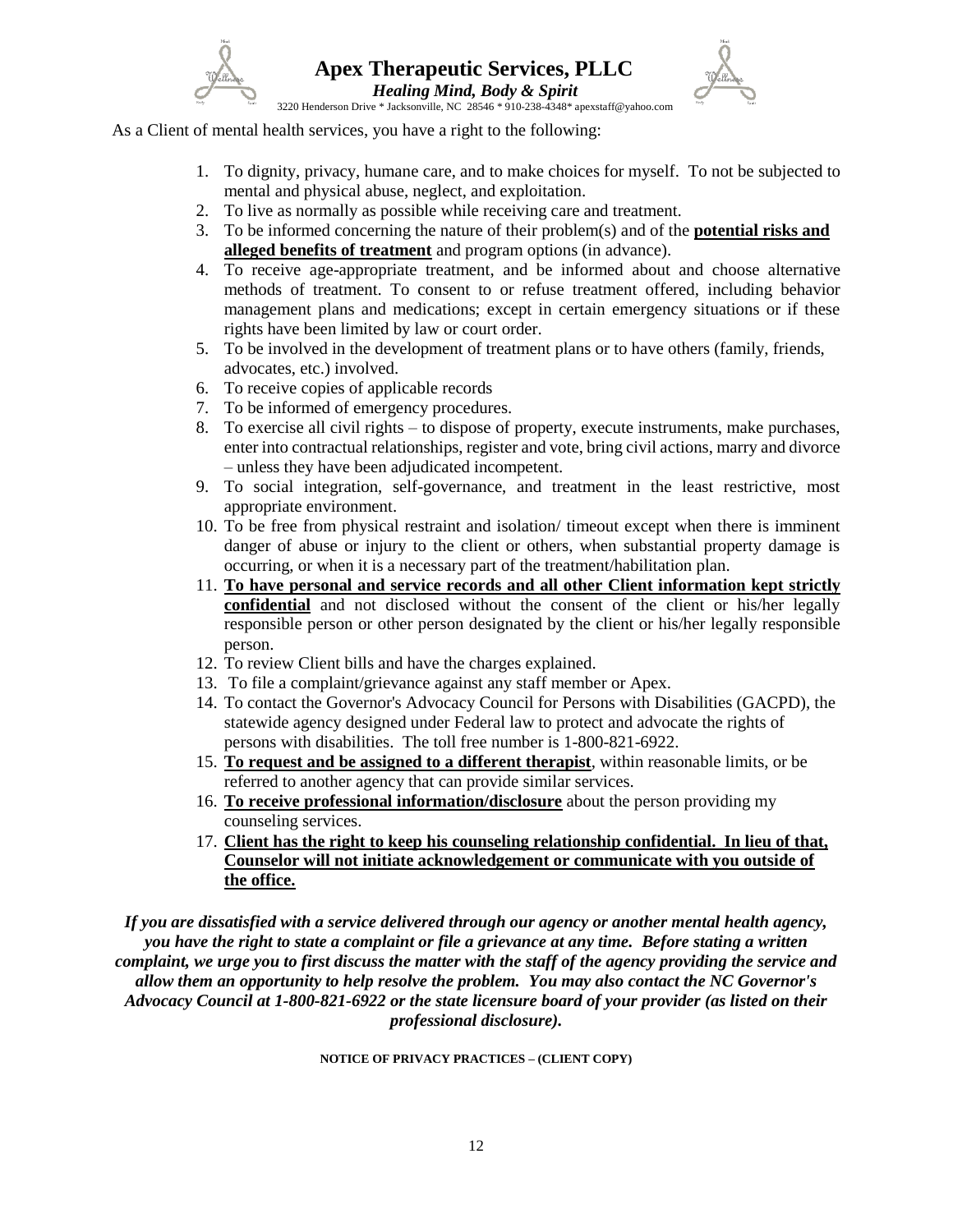



 *Healing Mind, Body & Spirit* 3220 Henderson Drive \* Jacksonville, NC 28546 \* 910-238-4348\* apexstaff@yahoo.com

### **NOTICE OF PATIENT PRIVACY PRACTICES**

#### THIS NOTICE DESCRIBES HOW MEDICAL INFORMATION ABOUT YOU MAY BE USED AND DISCLOSED AND HOW YOU CAN GET ACCESS TO THIS INFORMATION. **PLEASE REVIEW IT CAREFULLY**.

The Health Insurance Portability & Accountability Act of 1996 (HIPAA) requires all health care records and other individually identifiable health information used or disclosed to us in any form, whether electronically, on paper, or orally, be kept confidential. This federal law gives you, the patient, significant new rights to understand and control how your health information is used. HIPAA provides penalties for covered entities that misuse personal health information. As required by HIPAA, we have prepared this explanation of how we are required to maintain the privacy of your health information and how we may use and disclose your health information. Without specific written authorization, we are permitted to use and disclose your health care records for the purposes of treatment, payment and health care operations.

- o **Treatment** means providing, coordinating, or managing health care and related services by one or more health care providers.
- o **Payment** means such activities as obtaining reimbursement for services, confirming coverage, billing or collection activities, and utilization review.
- o **Health Care Operations** include the business aspects of running our practice, such as conducting quality assessment and improvement activities, auditing functions, cost-management analysis, and customer service.

In addition, your confidential information may be used to remind you of an appointment (by phone, mail and/or email) or provide you with information about treatment alternatives or other health-related services. Any other uses and disclosures will be made only with your written authorization. You may revoke such authorization in writing and we are required to honor and abide by that written request, except to the extent that we have already taken actions relying on your authorization.

You have certain rights in regards to your protected health information, which you can exercise by presenting a written request to our Director at the practice address listed below: The right to request restrictions on certain uses and disclosures of protected health information, including those related to disclosures to family members, other relatives, close personal friends, or any other person identified by you. We are, however, not required to agree to a requested restriction. If we do agree to a restriction, we must abide by it unless you agree in writing to remove it.

- o The right to request to receive confidential communications of protected health information from us by alternative means or at alternative locations.
- o The rights to access, inspect and copy your protected health information.
- o The right to receive an accounting of disclosures of protected health information outside of treatment, payment and health care operations.
- o The right to obtain a paper copy of this notice from us upon request.

We are required by law to maintain the privacy of your protected health information and to provide you with notice of our legal duties and privacy practices with respect to protected health information.

We are required to abide by the terms of the Notice of Privacy Practices currently in effect. We reserve the right to change the terms of our Notice of Patient Privacy Practices and to make the new notice provisions effective for all protected health information that we maintain. Revisions to our Notice of Privacy Practices will be posted on the effective date and you may request a written copy of the Revised Notice from this office.

You have the right to file a formal, written complaint with us at the address below, or with the Department of Health & Human Services, Office of Civil Rights, in the event you feel your privacy rights have been violated. We will not retaliate against you for filing a complaint. **For more information about Privacy Practices or to file a complaint, please contact:** The U.S. Department of Health & Human Services

Office of Civil Rights 200 Independence Avenue, S.W. Washington, D.C. 20201 877-696-6775 (toll-free)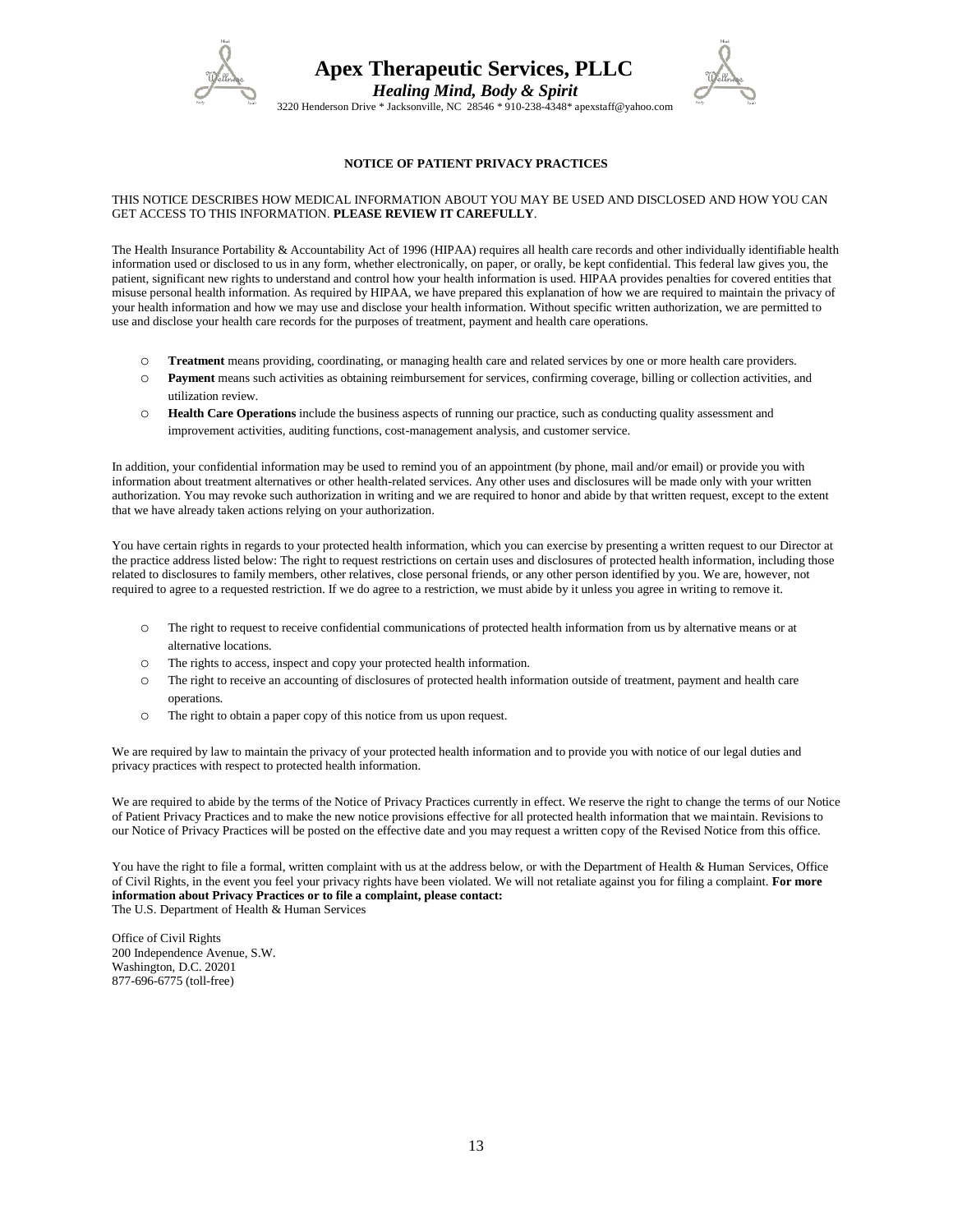

## **Informed Consent for Treatment (required BEFORE any/all services)**

3220 Henderson Drive \* Jacksonville, NC 28546 \* 910-238-4348\* apexstaff@yahoo.com

**PROGRAM:** After clear explanation of service protocol, rules, and expectations, I agree to receive counseling services deemed necessary and/or appropriate by recommendation of ATS staff. I understand that this service(s) is voluntary and that this consent may be withdrawn at any time.

**CONSENT FOR TREATMENT:** I hereby request admission to ATS for evaluation and/or treatment; I consent to such services as may be prescribed by the Clinician(s) responsible for my care. If the evaluation indicates that I would benefit from services available at the agency or that needed services are not offered by the agency I will be referred to a more appropriate resource for assistance.

**INTERVENTIONS:** I agree to allow ATS staff to implement professional, accepted methods of intervention as indicated by the treatment plan developed with my counselor in the early stages of my therapy. Appropriate physical interventions may be used to protect ourselves or other Clients from harm, when warranted. I authorize ATS to provide and render first aid/CPR to self or person that I am legally responsible for, as deemed necessary by trained and certified staff.

**STAFF TRAINING REQUIREMENTS:** I have been given the opportunity to ask information about ATS staff training requirements. Any questions and/or concerns I have were addressed.

**\_\_\_\_\_ I understand that several Apex staff are in training and operating on terms that are similar to a "driver's permit". All services rendered by them are in conjunction with and under the direct and indirect supervision of FULLY Licensed Apex Counselors. CO-THERAPY sessions will always be a collaborative effort between Licensed & Training Staff. Training Staff will inform you of their status and require a signature of your acknowledgement.**

**\_\_\_\_\_ NOTIFICATION OF CLIENT RIGHTS: I have been provided with a personal copy** of Apex Therapeutic Service, PLLC's Client's Rights. I have had the opportunity to ask questions and understand that I may ask questions at any time during the course of treatment. My signature below indicates my receipt of both verbal and written explanation of my rights as a Client receiving counseling services.

**NONDISCRIMINATION:** Admissions, the provisions of services, and referrals of clients shall be made **without regard to race, color, religious creed, disability, ancestry, national origin (including limited English proficiency), age, or sex.**

**NOTIFICATION OF CONFIDENTIALITY:** This is to notify you that State and Federal laws protect the confidentiality of our Client information and allow for the release of information only with your written consent except as the law may require or permit or as disclosed by Counselor before services are rendered. There may be instances by which pertinent information may be disclosed without your expressed written consent, such as medical emergencies or in assuring you receive appropriate continuing care (such as a hospital, Department of Social Services and/or Department of Public Health). Information may be shared with third parties for billing and insurance purposes. Information may be shared with supervisors or other professionals on a limited basis at Apex for treatment purposes. Further details will be explained at your request. The foregoing NOTICE has been explained verbally. My signature below indicates my understanding of the NOTICE and hereby agree that information disclosed should be made under such conditions as regulated by State and Federal laws, and acknowledge receipt of written notice.

**\_\_\_\_\_\_\_ CONFIDENTIALITY RE: Groups/Couples, Minors, Family therapy:** I understand that although I am free to disclose my personal information in any of these settings, ATS staff will maintain strict confidentiality in regards to information shared by you in an individual setting. Although you may be encouraged to disclose some information yourself, to benefit therapy goals, ATS staff will only disclose information with your written consent or as required by law. I further understand that if I am the legal guardian/parent of someone receiving services or engaged in family therapy, I will be expected to trust the judgment of the therapist and the amount of information that is disclosed to me regarding their disclosures in individual settings, as trust of and rapport with the therapist is an important part of the counseling process. Disclosure to anyone besides yourself will only occur with your written consent or as required by law. Any parent with legal custody may request information. In all cases, the parent who signs child up for services will be informed of any requests or developments.